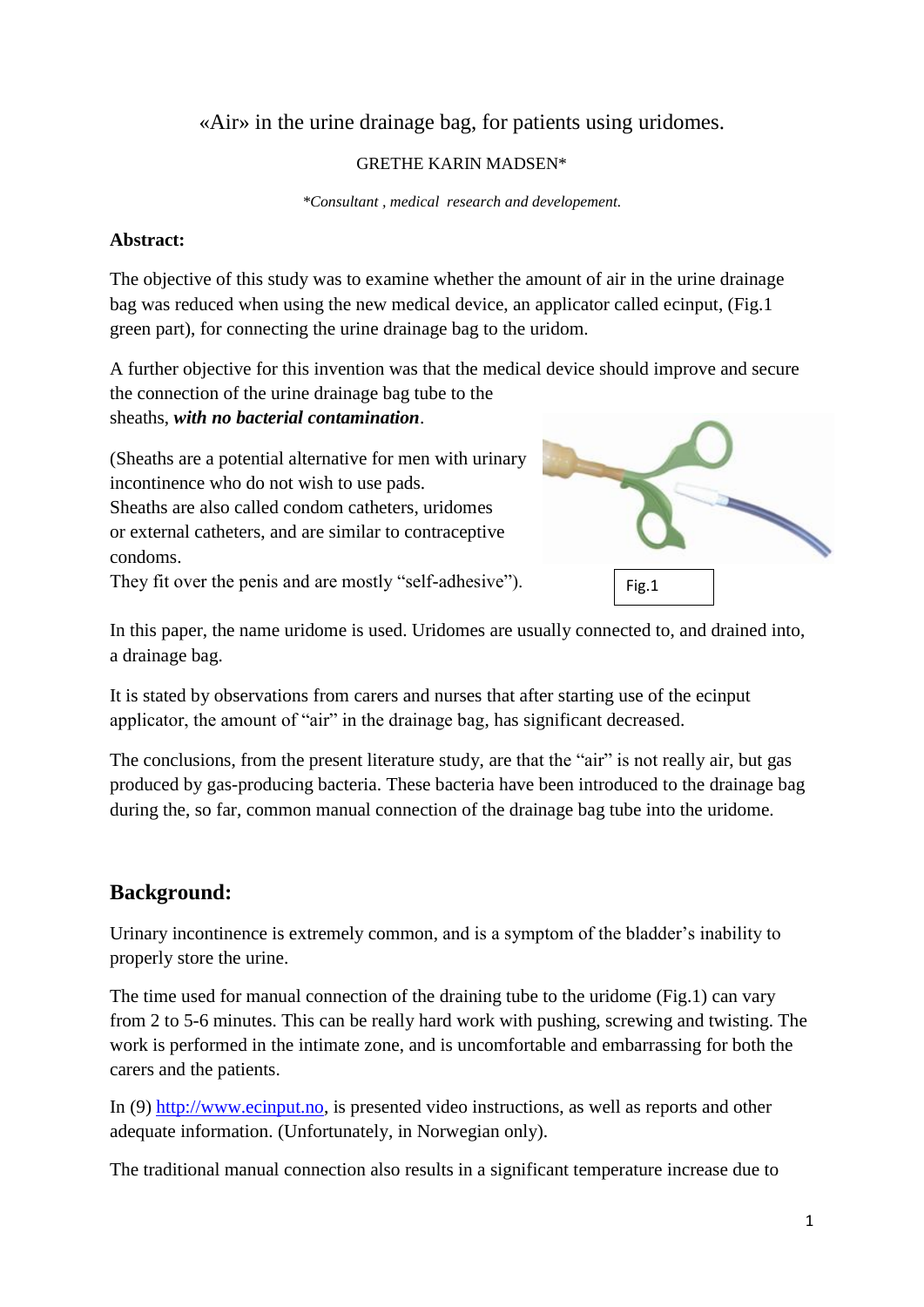friction during the connection work. This increase in temperature (see report on [www.ecinput.no\)](http://www.ecinput.no/), may trigger the growth of bacteria which might have been introduced from the carers gloves onto the drainage tube. The bacteria may originate from the patient's own bacteria flora, transferred by the carers.

Tests performed at the Teknologisk Institutt (National Institute of Technology) in Oslo have shown that the temperature measured on the connection point (thermophoto) after 3 minutes manual work had a temperature rise of 17 ºC (24-41 ºC) when the traditional manual method is used.

When using the ecinput applicator, the connection time is less than 1 minute, typically 20-30 seconds. *There is no temperature rise or bacterial contamination.*

The ecinput applicator can also be used for indwelling catheters.

Interviews with patients (and carers) have revealed that the carers often have none or deficient education in healthcare. They may be students or people without training. They are not very carefully with changing gloves after washing the patient's abdomen before changing the urine drainage bag. In the Norwegian newspaper Aftenposten (30 August 2013) is reported that 28% of the carers working in homes, are none- educated.

Most carers should have had a minimum of advice on how to apply uridomes correctly as well as the connection technique when changing and connecting to the urine drainage bag with the lowest possible contamination.

The uridome users are men with all kinds of reduced urinary functionality (incontinence). Several of them may need help for application and change of the applicator, whilst others have some functionality in their hands and may be able to change by help of the ecinput applicator.

If the drainage tube is not properly connected to the uridome, twisting the uridome tube may be the result. This will stop the urine flow into the bag and a blowout is the fact.

The bacteria concentrated on the urine drainage bag tube will by manual handling, be transported into the uridome tube and be rubbed upwards toward the penis. Some uridome tubes can be damaged on the inside walls and others contain talc or glue. Mixed with urine this will create an excellent place for bacterial growth.

It is stated that among others, *Staphylococcus epidermis*, which is the most common bacteria for the intestines, can produce a mucus layer which can be fixed to various materials (e.g. plastic).

The bacteria can come from:

- The patient's own intestinal flora (endogen infection)
- Transferred by contaminated equipment (exogen infection)

By increased temperature within a certain area, the rate of chemical and enzymatic reactions,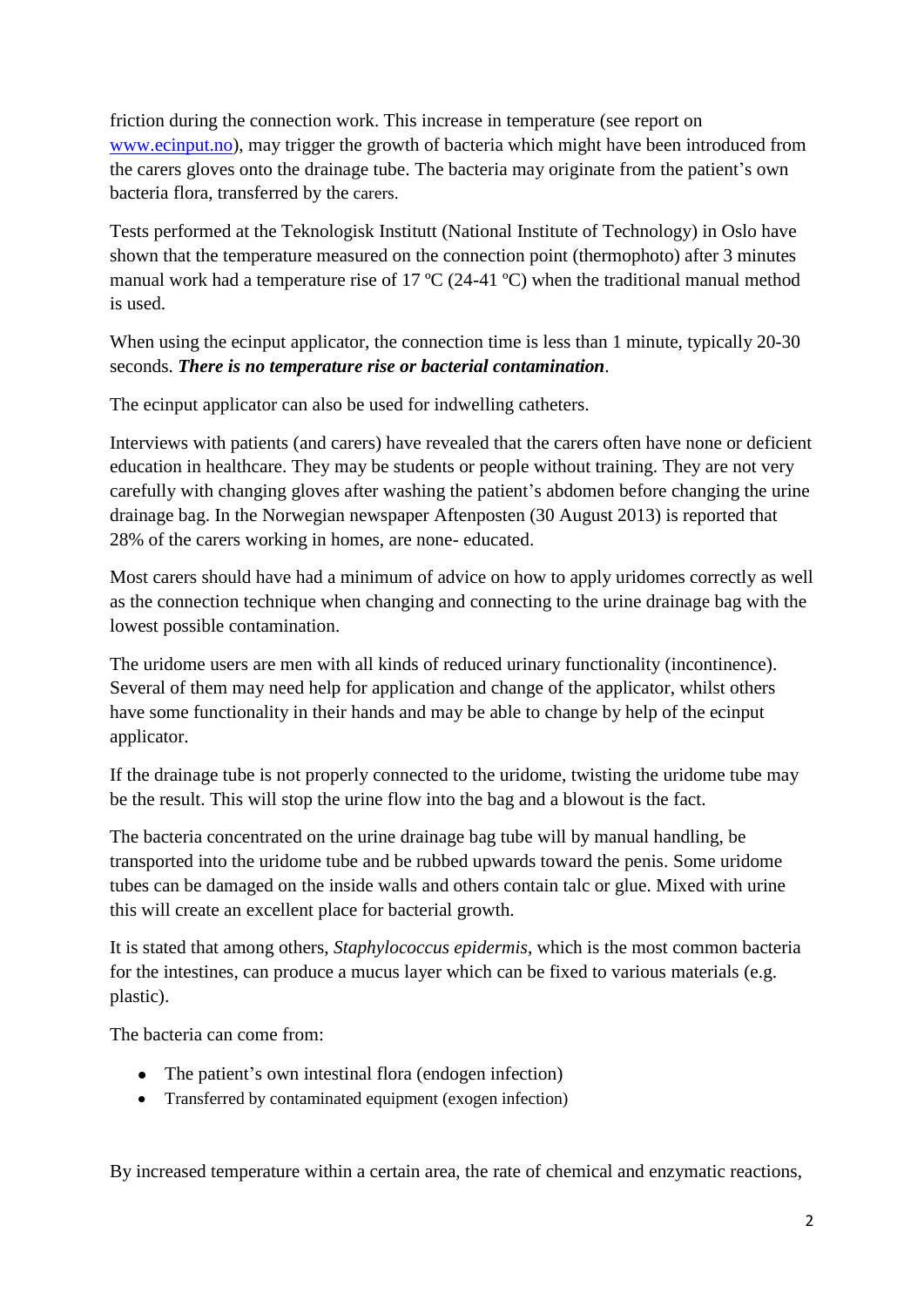are increased and the bacterial growth will speed up.

If the bacteria have been pushed upwards to the end of the drainage tube, it is a very short distance to the urinary tract opening (urethra) and further up to upper tract (uretre). Urine may accumulate in this space. This urine reservoir can be site for bacterial growth.

The bacteria can lead to urinary tract infection (UTI), which probably affects about one-half of all people during their lifetimes. Men with incontinent using pads are overrepresented. Those using ecinput applicator, have significant fewer cases of UTI.

## **Observations:**

It has been claimed from carers and nurses that it is far less "air" in the urine drainage bag after they started using the ecinput applicator.

Some patient also claims that the back pressure when urination, is significant reduced.

By the end of the urination, the pressure from the urine- bladder is lower than backpressure from the urine drainage bag. The patient has to "push" to let the last drops out. The backpressure results in a volume of urine that stays in the tube. Bacteria remains in the reservoir and an infection (UTI) may start.

The bacteria which has come with the urine flow into the urine drainage bag is suspected to give what is called "air" in the bag, by gas-formation. Normal air has no access to the bag.

# **Theory:**

The theory, which may be confirmed through this literature investigation, is that far more bacteria are transferred into the urine drainage bag by the traditional manual coupling, than when using ecinput applicator. Those bacteria are gas-producing (ammonia and carbon dioxide), which results in "gas" in the bag by the hydrolysis of urea.

Normally content of urea in urine is about 2% (1).

### **Urine:**

Urine is a solution of organic and inorganic compound (1) which secretes via the kidney. 95% of the content is water. The urine volume secreted is 1-1.5 liter per day. The volume vary a lot, due to different water-consume, illness and heavy evaporation from the body.

The urine volume increases by *diabetes mellitus* because the sugar in the urine will withdraw larger volumes of water by osmosis, then the urine production is increased.

Diabetes-patients using uridomes have more often UTI caused by bacteria infected urine retained in the uridome tube by backpressure and full bag.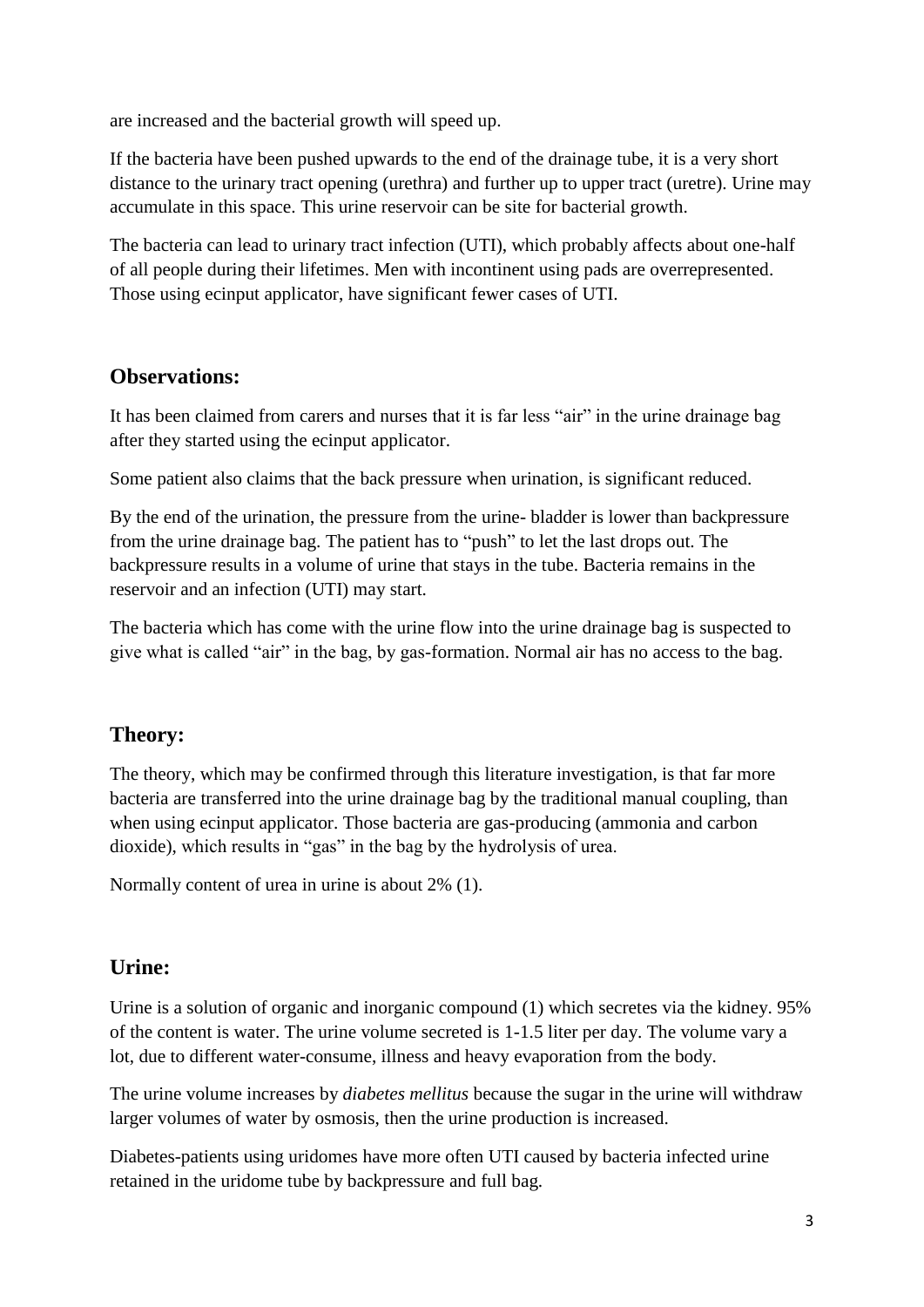## **Urine's solid compounds:**

Urea is a nitrogen containing compound that is produced during decarboxylation of the amino acid arginine in the urea cycle. Urea is highly soluble in water, and is thereby an efficient way for the human body to discharge excess nitrogen. Urea is a waste product excreted in the urine by animals.

The daily production of solid materials in the urine is 35-60 grams. (1).About 60% is nitrogen- containing organic waste: urea (15-30g), uric acid (0.5-1g) and creatinine (1-2g).

In addition are: sodium, potassium, chlorine, calcium, phosphates and sulphates.

Ammonia (0.5-2) g is a base formed in the kidney. When urine is stored, it starts smelling ammonia. This is a result from that the bacteria in the urine splits the urea molecule into carbon dioxide and ammonia.

 $(NH_2)_2CO + 2H_2O \rightarrow CO_2 + H_2O + 2NH_3$ 

### **Urease:**

Urease is a hydrolytic enzyme that attacks the nitrogen and carbon bond in amide compounds such as urea and forms the alkaline end product ammonia. More specifically, urease catalyzes the hydrolysis of urea to ammonia and carbamate; the carbamate produced is subsequently degraded by spontaneous hydrolysis to produce another ammonia and carbonic acid (3, 4, 8).

Some bacteria produce urease very fast, whereas others need more time. Others do not produce urease at all.

Some of the bacteria producing urease need a small amount of the substance which to be split (named substrate) present, to get the production of urease to start. This is called enzymatic induction (5).

Urease is produced of several bacteria, including normal flora and non-pathogen bacteria (6).

### **Enzymes and environmental dependence:**

Enzymes are catalyst, which in chemical matters is a substance, participating a process and increase the rate without self being consumed (5).

Biological catalysts are far more specific than inorganic catalysts. That means, they do not catalyze reactions in general, but have specific scopes.

Some enzymes are so specific that they only can catalyze *one* particular reaction in one type of molecule. As an example, the enzyme urease has no other purpose than split urea into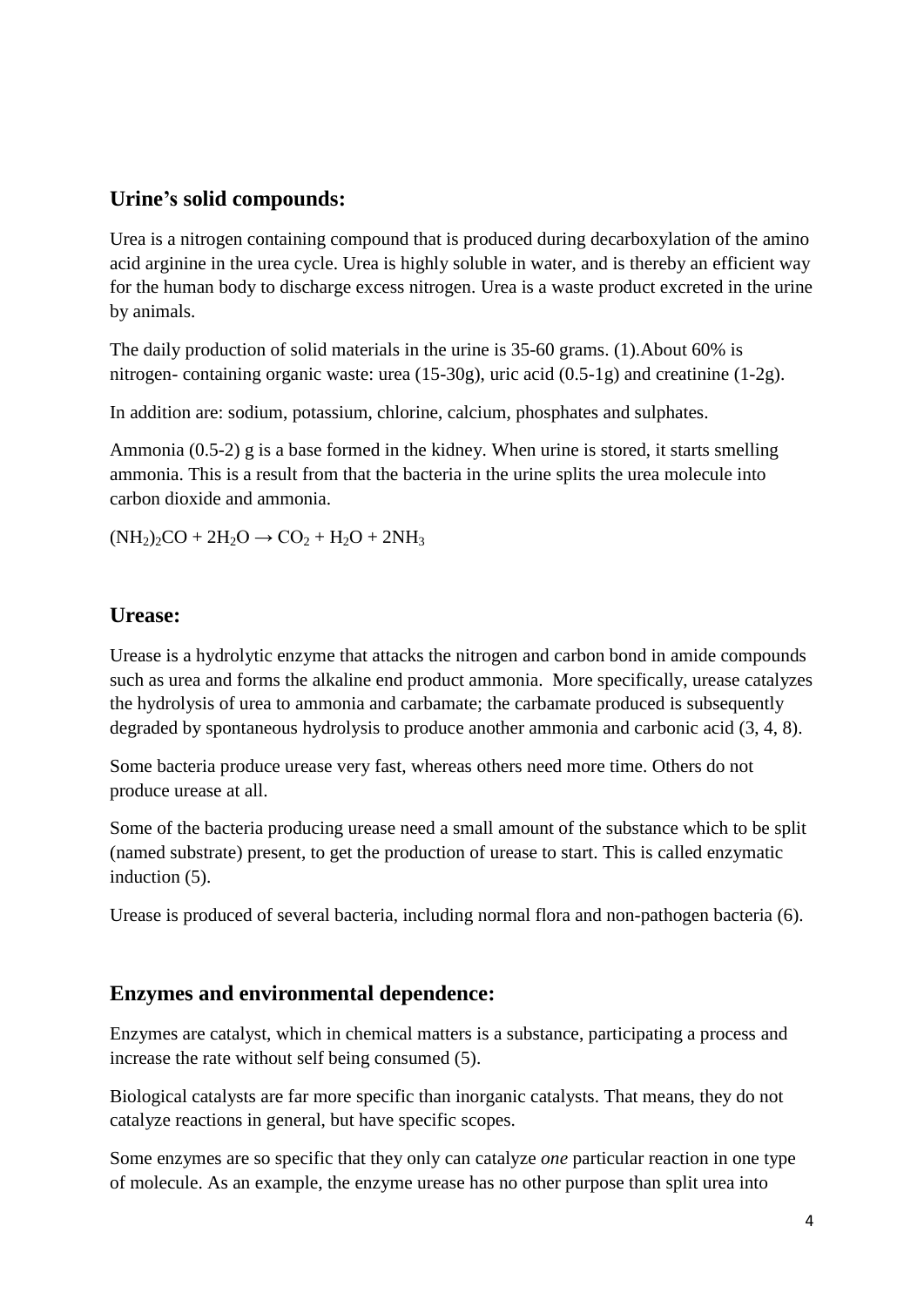ammonia and carbon dioxide. This is known as "substrate specific enzyme".

Enzymes are very temperature sensitive. Their effectivity increase by rising temperature up to approximately 40ºC where they start denaturation (changing). Generally we can suspect that enzymes in human body acts best at 37ºC.

The temperature by manual connection method increases from RT (room temperature) to 41ºC in a very short time. (see report [www.ecinput.no\)](http://www.ecinput.no/). And plastic/silicone stays at the higher temperature for a certain time, before decreasing to RT.

When using ecinput applicator, there is no temperature rise at all.

# **Gass producing bacteria:**

Urease producing bacteria is producing gas (7).

The most common are: (4)

- *Proteus mirabilis* and *Proteus vulgaris*
- *Ureaplasma urealyticum*, a relative of *Mycoplasma spp.*
- *Nocrdia*
- *Campylobacter ureolyticus*
- *Cryptococcu*s spp.
- *Helicobacter pylori*
- Enteric bacterier inkl. *Proteus* spp., *Klebsiella* spp., *Morganella, Prividencia, Serriata* spp*, Brucella*
- *Staphylococcus saprophyticus*
- *Pseudomonas*
- *E.coli*

It has up to now, been discussed if *E.coli* is producing urease. Several research groups *have performed a lot investigation* in that area, and have reached the conclusion that at least 2 or 3 *E.coli* strains produce urease (8).

### **Discussion:**

It is here shown that the great amount of gas (air) occurring in the urine drainage bag, most probably comes from gas formed by the bacteria which has come into the urine drainage bag. The bacteria can be of various types, including the patient's own bacterial flora, often via the carers handling and bad habits. The probability of bacterial contamination is significant when using the traditional manual connection of urine drainage bag tube to the uridome.

*This bacteria contamination is eliminated when using the ecinput applicator.*